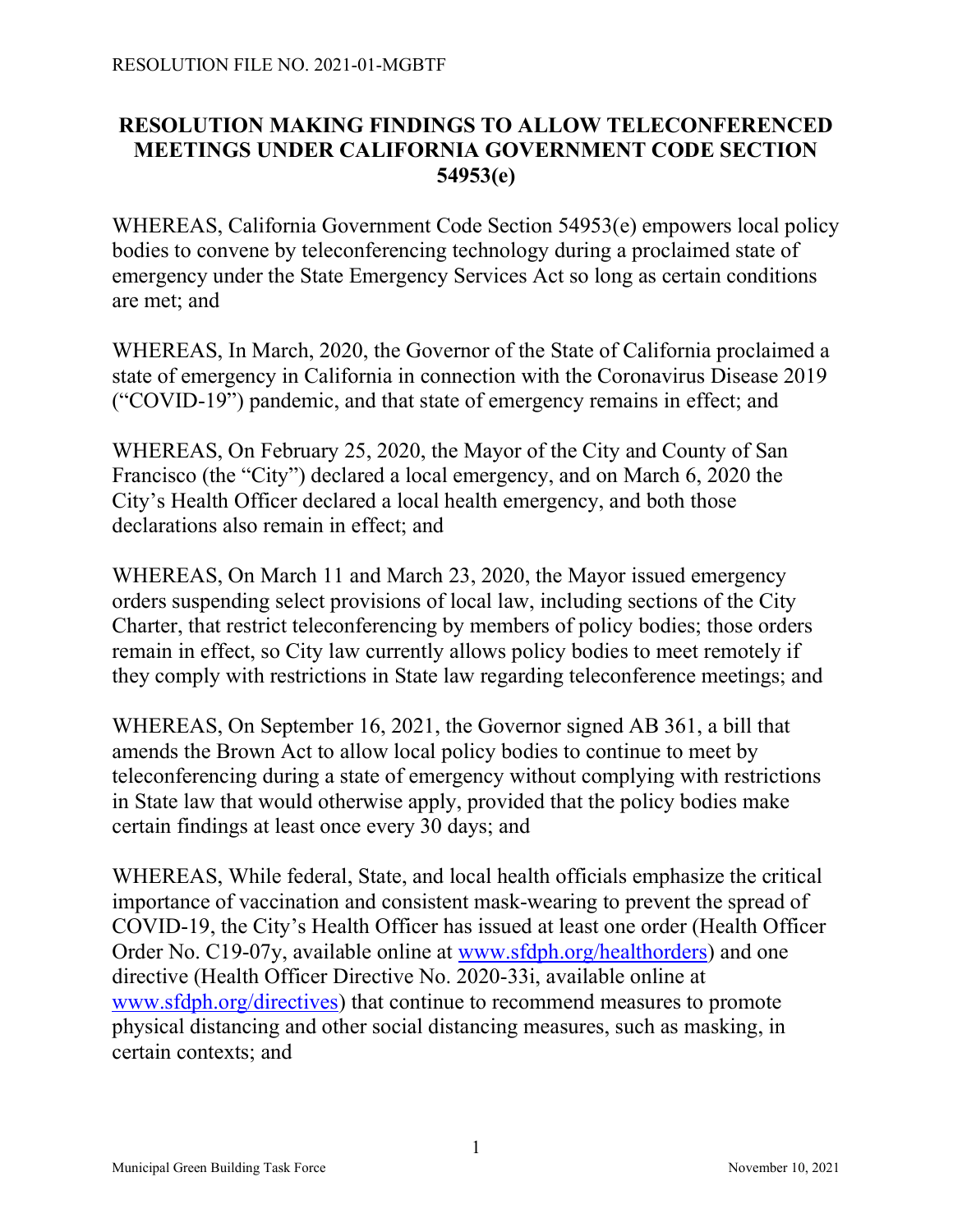WHEREAS, The California Department of Industrial Relations Division of Occupational Safety and Health ("Cal/OSHA") has promulgated Section 3205 of Title 8 of the California Code of Regulations, which requires most employers in California, including in the City, to train and instruct employees about measures that can decrease the spread of COVID-19, including physical distancing and other social distancing measures; and

WHEREAS, Without limiting any requirements under applicable federal, state, or local pandemic-related rules, orders, or directives, the City's Department of Public Health, in coordination with the City's Health Officer, has advised that for group gatherings indoors, such as meetings of boards and commissions, people can increase safety and greatly reduce risks to the health and safety of attendees from COVID-19 by maximizing ventilation, wearing well-fitting masks (as required by Health Officer Order No. C19-07), using physical distancing where the vaccination status of attendees is not known, and considering holding the meeting remotely if feasible, especially for long meetings, with any attendees with unknown vaccination status and where ventilation may not be optimal; and

WHEREAS, On July 31, 2020, the Mayor issued an emergency order that, with limited exceptions, prohibited policy bodies other than the Board of Supervisors and its committees from meeting in person under any circumstances, so as to ensure the safety of policy body members, City staff, and the public; and

WHEREAS, the Municipal Green Building Task Force has met remotely during the COVID-19 pandemic and can continue to do so in a manner that allows public participation and transparency while minimizing health risks to members, staff, and the public that would be present with in-person meetings while this emergency continues; now, therefore, be it

RESOLVED, That the Municipal Green Building Task Force finds as follows:

- 1. As described above, the State of California and the City remain in a state of emergency due to the COVID-19 pandemic. At this meeting, the Municipal Green Building Task Force has considered the circumstances of the state of emergency.
- 2. As described above, State and City officials continue to recommend measures to promote physical distancing and other social distancing measures, in some settings.